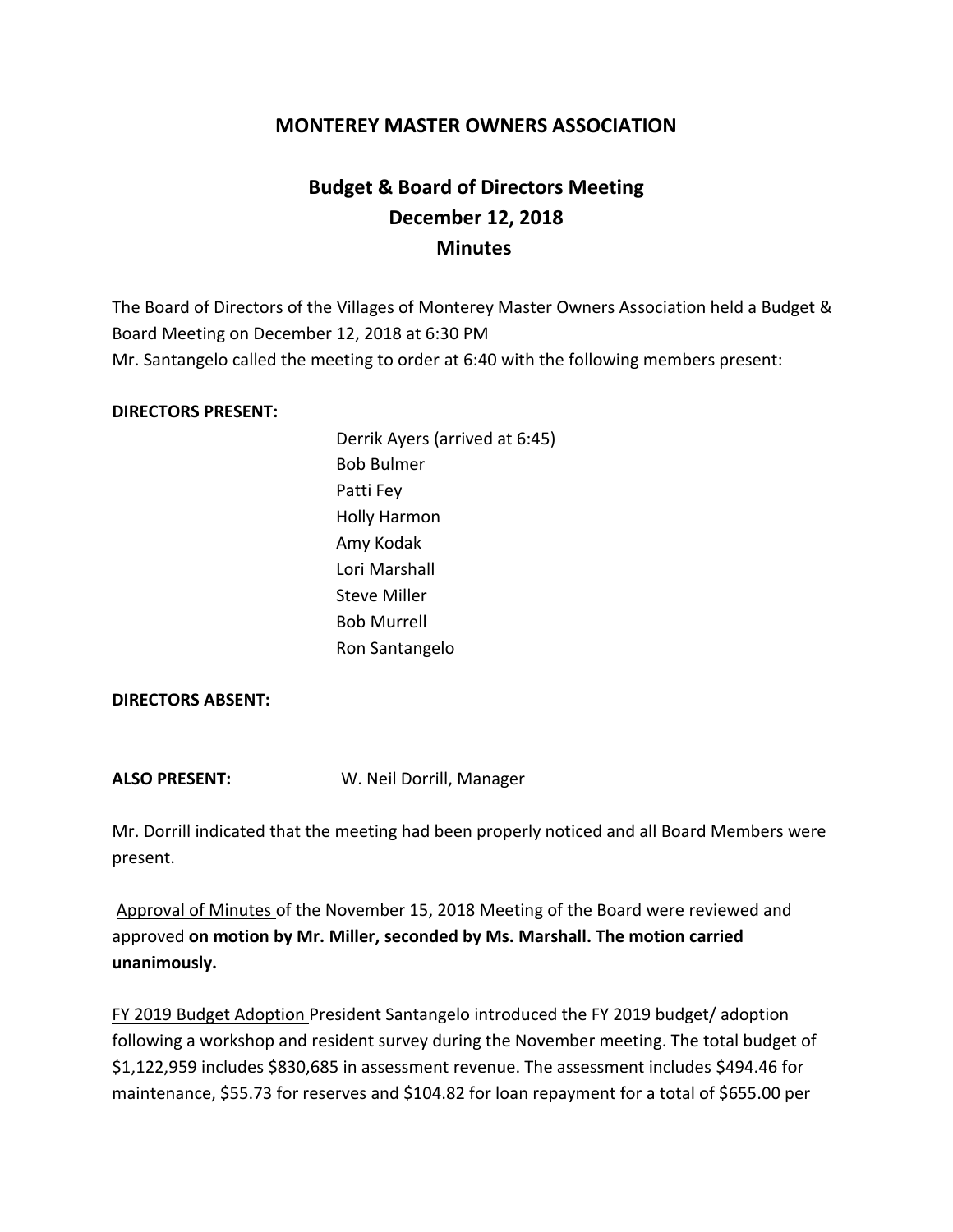quarter. After a brief discussion and no questions or public speakers the 2019 budget was adopted **on motion by Mr. Bulmer, seconded by Ms. Marshall. The motion carried unanimously.**

### **Report of Committees**

Treasurers Report was provided by Mr. Ayers. The Nov. 30 2018 financials showed \$351,920 in the operating account, \$55,669 in the Capital Resale account and \$729,291 in the Reserves for a total of \$1,136,880 at the end of 11 months. Year to date revenue of \$1, 058,204 is \$15,000 over budget and expenses of \$914,661 are \$144,915 under budget for a net income of \$160,674. The treasurers Report was accepted by consensus.

Clubhouse Ms. Marshall was recognized for the time devoted to the Clubhouse Directors position with the recent resignation of Mrs. Corsarie. Mr. Dorrill advised that Ms. Corsaries debit card had been canceled and the Board authorized Ms. Marshall to be the new card holder with a limit of \$5000. An additional update was provided by President Santangelo concerning the wind screen and furniture for the tennis courts. There was discussion concerning the lack of consistency by US Tennis regarding clay court maintenance. **On a motion by Mr. Santangelo seconded by Mr. Miller the Board voted to terminate the maintenance agreement with US Tennis and retain John Jerome, the community Tennis Pro.**

Mr. Dorrill was directed to provide any required notice and coordinate with Mr. Jerome on any equipment or supplies for a Jan. 1, 2019 start. Mr. Dorrill also indicated that a proposal was received/ approved to construct a brick border for the sport court with Accurate Pavers. The project is scheduled for the first week in January.

## **New Business**

Further consideration Mr. Dorrill had previously met with a committee to revise the Clubhouse Director Position/ job description and profile to be more Facility and Operations oriented. The position would be employed by DMG for 30 hours/ week as an independent contractor at a cost estimated at \$47/ hour. He was directed to advertise the position for final interviews early in Jan. or Feb.

Sedgwick Property Appraisal Proposal Mr. Santangelo indicated that while the appraisal report for the new Clubhouse has been authorized it has not yet been received but will be expected in January.

Sand Dollar Awards Tyler Day provided a brief presentation concerning the CBIA Sand Dollar Award recognition of the new renovated club. Mr. Day thanked the current and prior board who undertook this effort for the betterment of the community.

#### **Managers Report**